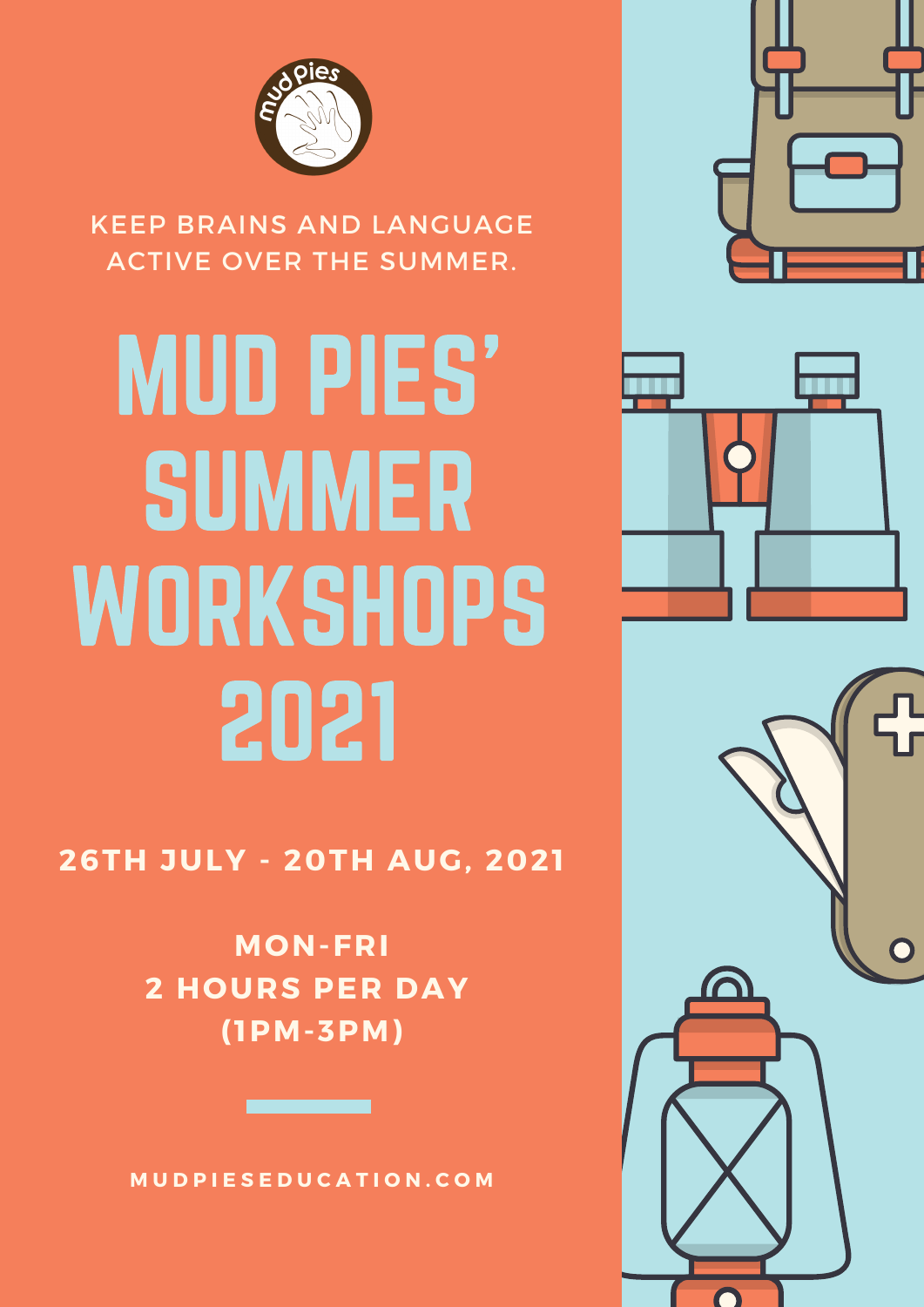





## WHY MUD PIES?

Our summer Workshops offer engaging, hands – on English activities and detailed research projects. Students work in study groups to enhance communication and teamwork skills. Our summer study camps include the following and lots more.

- Reading and comprehension skills
- Research projects
- Presentations and debates
- Communication and LOTS of discussion
- Explore different genres of text and writing (journals, writing to describe, creative writing, silly stories, puzzles, letters, writing instructions, story maps, alternative endings)
- Age specific grammar skills
- Word puzzles
- Vocabulary building
- Team challenges
- Arts and crafts
- Phonics for young children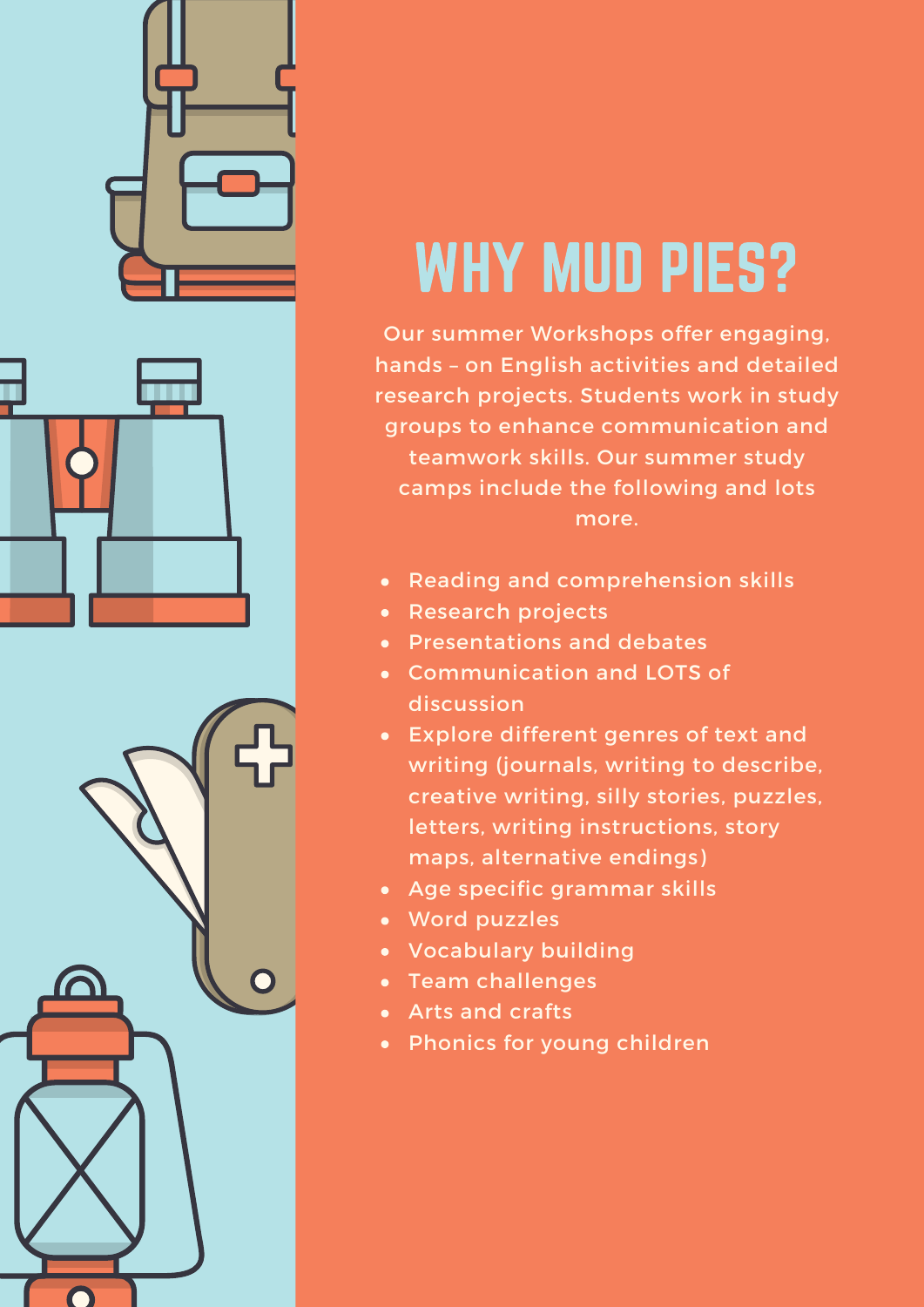



Reading, writing, arts and crafts, games and presentation skills for kindergarten aged children with a 'beach holiday' theme.

#### 26/7 – 30/7 (6-9YRS) ICE EXPLORERS: POLAR REGION DISCOVERY

Explore the coolest places on the planet and learn to write and present using all your senses in this ice-cold researchbased workshop.

#### 2/8 - 6/8 (9-12YRS) MUD PIES ENTREPRENEURS: THE BUSINESS APPRENTICE

Boost problem solving and creative thinking skills in this business apprentice workshop. Learn invaluable research, strategy and management skills and develop language techniques to invent, present, advertise and sell a totally new product as part of a superstar business team!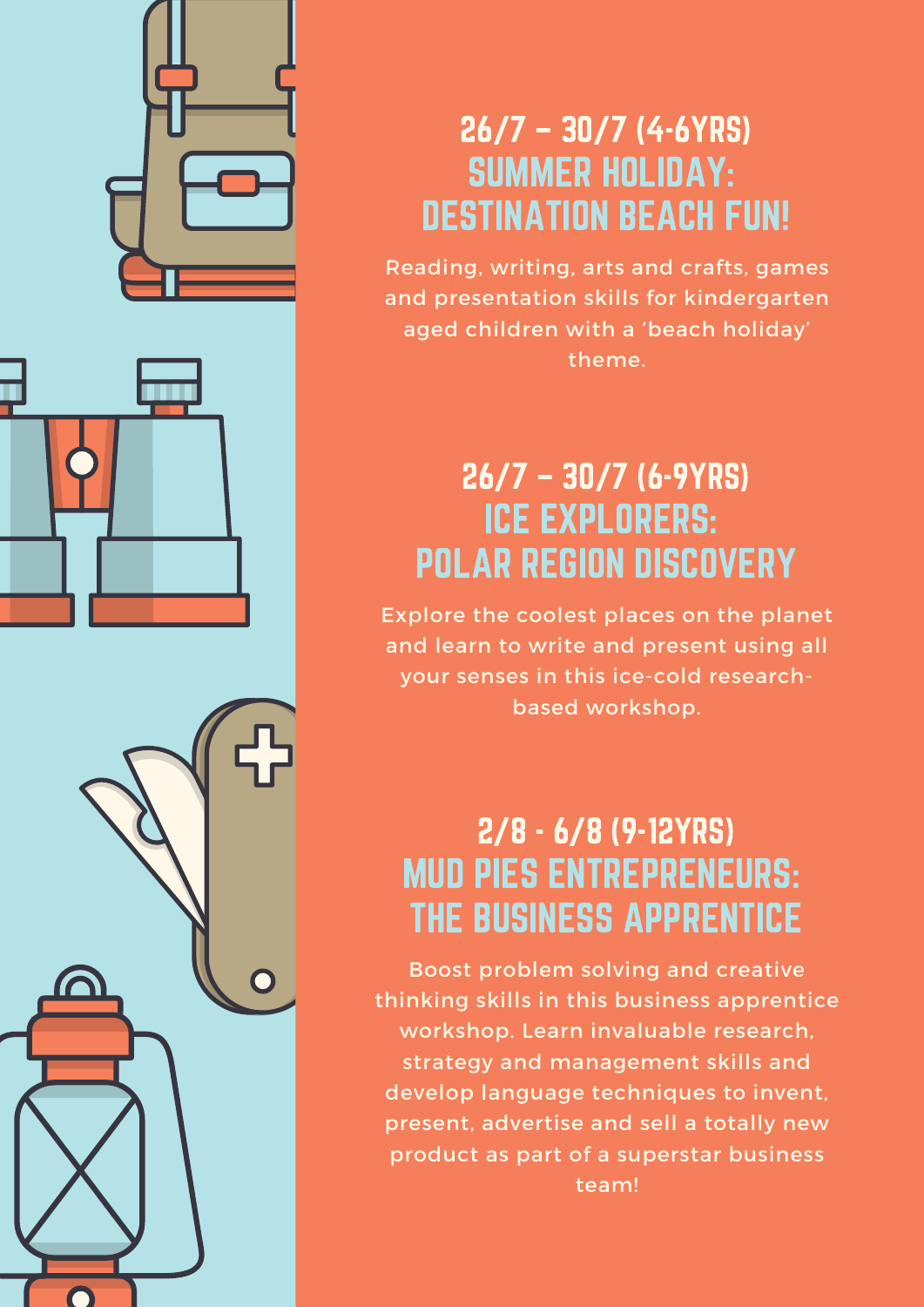



Reading, writing, arts and crafts, games and presentation skills for kindergarten aged children with a 'pesky pirate' theme.

#### 9/8 – 13/8 (8-10YRS) GIRL POWER: YES, I CAN! (GIRLS ONLY)

Young girls believe they can be whatever they want. They play hard, make friends easily and laugh 'til it hurts. They speak their mind and cry when they're sad. When and why do things become so complicated as we grow up? This workshop focuses on building confidence by taking girls back to their core beliefs and teaching them the ultimate self-care; to believe in themselves.

#### 9/8 – 13/8 (9-12YRS) LIFE ON OUR PLANET: ENVIRONMENT

We join David Attenborough as we discover 'life on our planet' and the part we play in the preservation of our natural environment. We assess the biggest dangers and discover the best solutions then create a persuasive argument as we present our findings.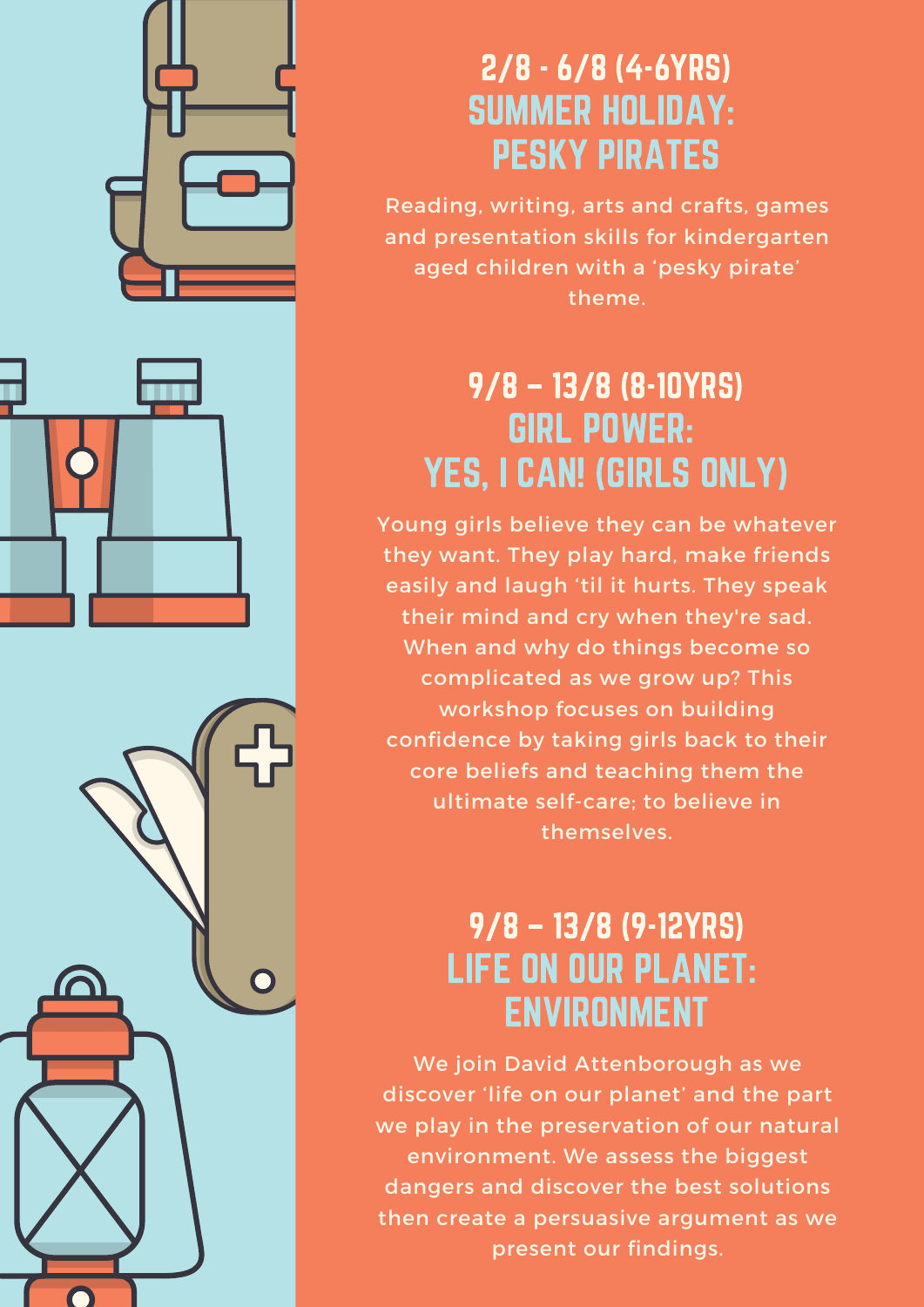





#### 16/8 – 20/8 (6-9YRS) WONDERFUL INVENTORS AND INVENTIONS

We research and analyse some of the most famous inventions on the planet. We get our creative juices flowing and celebrate great inventors. Who knows? We may even have a future inventor among us!

#### 16/8 – 20/8 (11-13 YRS) GIRL POWER: YES, I CAN! (GIRLS ONLY)

Young girls believe they can be whatever they want. They play hard, make friends easily and laugh 'til it hurts. They speak their mind and cry when they're sad. When and why do things become so complicated as we grow up? This workshop focuses on building confidence by taking girls back to their core beliefs and teaching them the ultimate self-care; to believe in themselves.